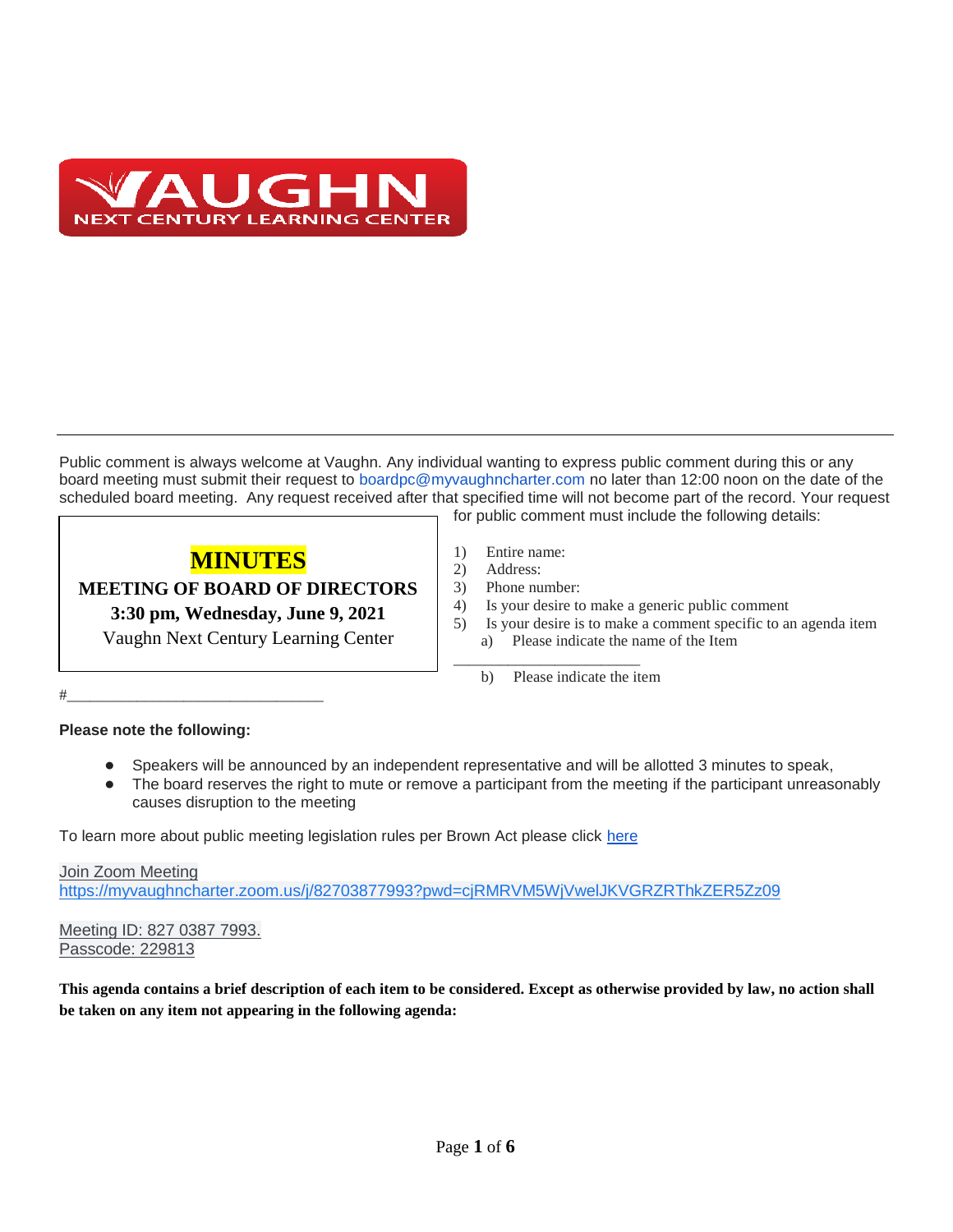#### Call to Order

#### **A.** Establish Quorum:

| <b>Board Members</b>                         |         |
|----------------------------------------------|---------|
| Alejandro Castellanos                        | Present |
| Xitlali Castro                               | Present |
| <b>Kwok Cheng</b>                            | Present |
| Karina Cisneros                              | Present |
| Jasmin C. Guerrero                           | Present |
| Alejandro Nevarez                            | Present |
| Jonathan Ochoa                               | Present |
| Arturo Suarez                                |         |
| <b>Advisory Student Members (non-voting)</b> |         |
| Brandon Nguyen                               |         |
| Diana Castellanos                            |         |
| Franco De Santiago Acero                     |         |
|                                              |         |

#### **Public Comments:**

# **Approval of Minutes:** *The board is to review and approve the minutes from the May 20, 2021 board meeting.* **Governance (60 mins)**

#### **Board member, Alejandro Nevarez made a motion to approve the minutes. Board member, Jasmin Guerrero seconded. Board member, K.Y. Abstained.**

| G <sub>1</sub> | <b>New Board of Directors - The Board will elect new Board members to fill vacant Parent</b><br>and/or Community seats with a focus on parent recruitment/nominations and elected by<br>stakeholders or through nomination by committees.<br>Steve Holle Introduced himself. Board member, Jonathan made a motion to vote in Steve<br>Holle. Board member Jasmin Guerrero seconded the motion. Roll call taken, motion passed<br>unanimously. | <b>Action Item</b> | Tall |
|----------------|-----------------------------------------------------------------------------------------------------------------------------------------------------------------------------------------------------------------------------------------------------------------------------------------------------------------------------------------------------------------------------------------------------------------------------------------------|--------------------|------|
| G2             | <b>Chief Executive Officer Evaluation-</b> The CEO will give a presentation of the school's<br>progress and deliverables. The Board will retreat to "closed session" to discuss and complete<br>CEO Fidel Ramirez's 2020-2021 second semester performance evaluation. (Closed session)<br>The board completed the evaluation of the CEO in a closed session.                                                                                  | <b>Action Item</b> |      |
| G <sub>3</sub> | <b>Board Meeting Calendar, 2020-2021-</b> The Board will review and approve the 2021-2022<br>Board meeting calendar.<br>Meeting to resume in person in August.<br>Board member, Jonathan Ochoa made a motion to approve the Board Meeting calendar for                                                                                                                                                                                        | <b>Action Item</b> |      |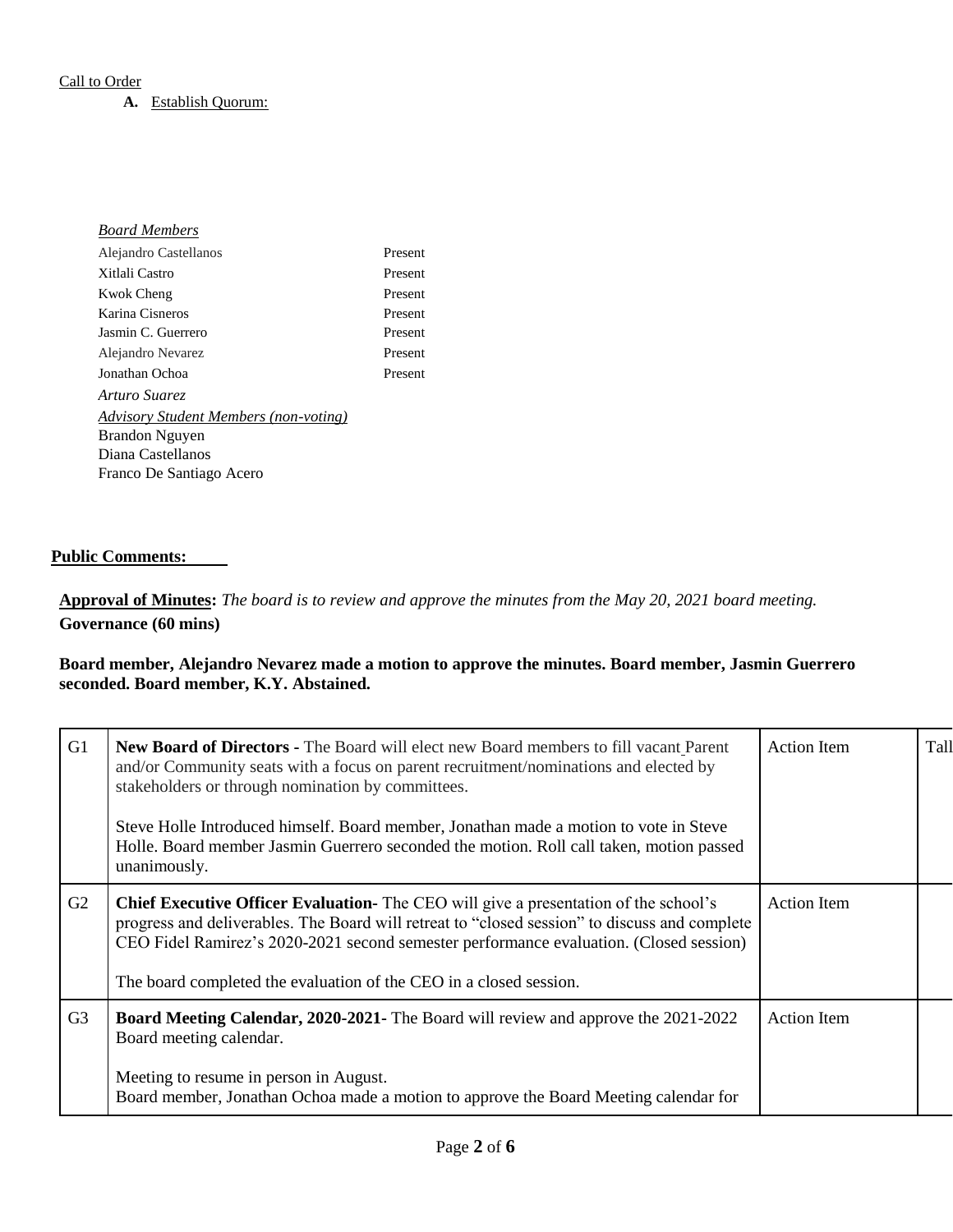# **Business and Operations (60 mins)**

| B1             | <b>Fiscal Matter</b> – The Board will review and discuss the prepared 2021-22<br>preliminary budget. The Board will authorize the certification and submission of the<br>preliminary budget to the Los Angeles Unified School District and the Los Angeles<br>County Office of Education.<br>Board member, Jonathan Ochoa made a motion to authorize the certification and<br>submission of the preliminary budget to the Los Angeles Unified School District<br>and the Los Angeles County Office of Education. Board member, Alejandro<br>Nevarez seconded the motion. Roll call taken. Motion passed.                                                                                                                                                                                                      | <b>Action Item</b> |  |
|----------------|---------------------------------------------------------------------------------------------------------------------------------------------------------------------------------------------------------------------------------------------------------------------------------------------------------------------------------------------------------------------------------------------------------------------------------------------------------------------------------------------------------------------------------------------------------------------------------------------------------------------------------------------------------------------------------------------------------------------------------------------------------------------------------------------------------------|--------------------|--|
| B <sub>2</sub> | <b>Fiscal and Facilities Matter</b> – The Board will review, discuss and approve the<br>prepared "Request for Proposal" for the construction of Vaughn's new Literacy and<br>Child Nutrition Center, a bond-funded project provided by LAUSD's Charter<br>School Augmentation Grant. The Board will authorize Vaughn's Bond Facility<br>Project Manager to collaborate with LAUSD and the Department of State Architect<br>in the review of bids submitted and the execution of construction contract per grant<br>agreement and public work compliance.<br>Board member, Alejandro Nevarez made a motion to approve the "Request for<br>Proposal" for the construction of Vaughn's new Literacy and Child Nutrition<br><b>Center</b> , a bond-funded project provided by LAUSD's Charter School Augmentation |                    |  |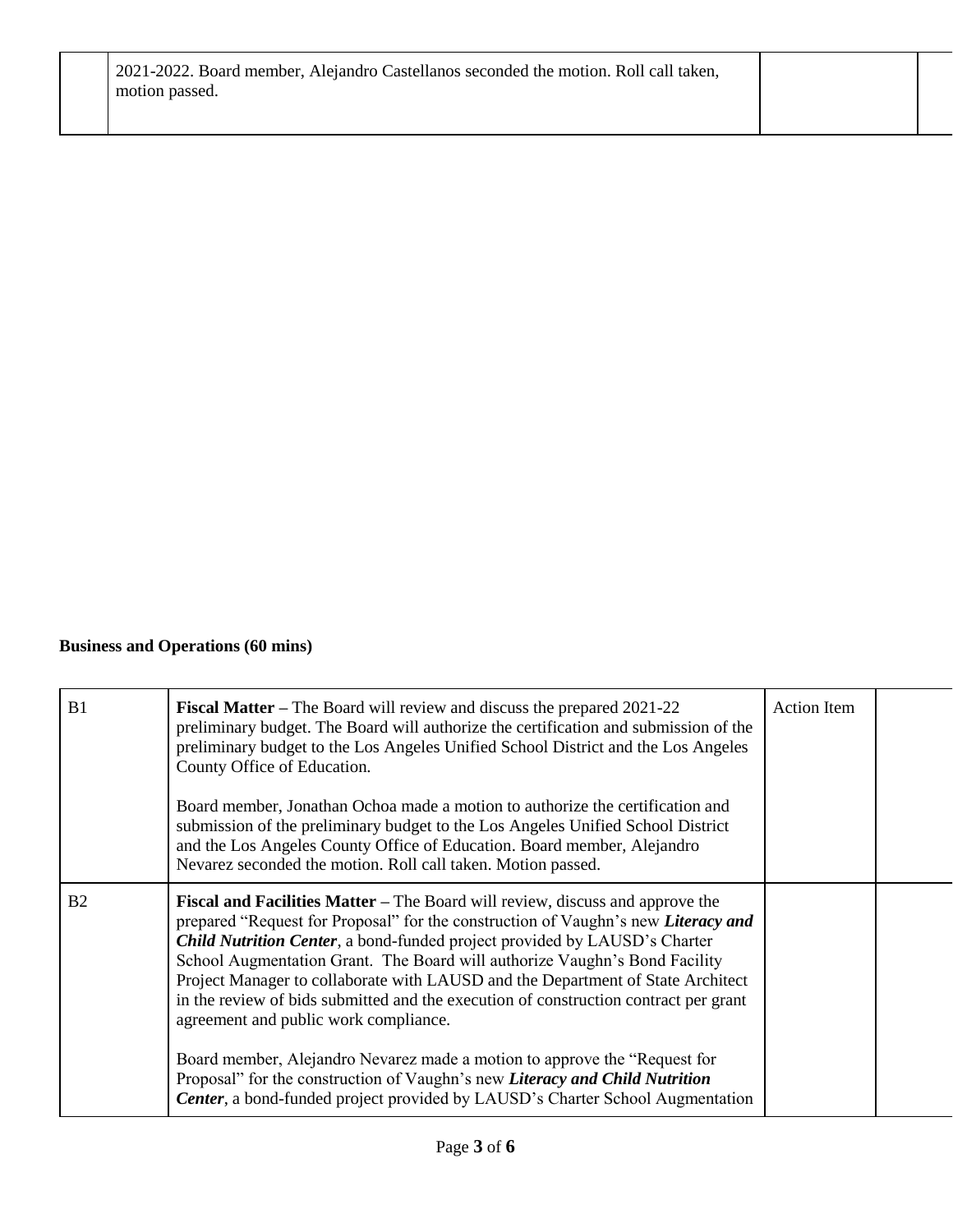|                | Grant. The Board will authorize Vaughn's Bond Facility Project Manager to<br>collaborate with LAUSD and the Department of State Architect in the review of<br>bids submitted and the execution of construction contract per grant agreement and<br>public work compliance. Board member, Xitlali seconded the motion. Roll call<br>taken, motion passed.                                                                                                                                                                                                                                                                                                                       |                    |  |
|----------------|--------------------------------------------------------------------------------------------------------------------------------------------------------------------------------------------------------------------------------------------------------------------------------------------------------------------------------------------------------------------------------------------------------------------------------------------------------------------------------------------------------------------------------------------------------------------------------------------------------------------------------------------------------------------------------|--------------------|--|
| B <sub>3</sub> | Child Development State Preschool Base and Supplemental Contracts - The<br>Board will receive information related to the transfer of Preschool authorization<br>from the California Department of Education to the California Department of Social<br>Services and its implications. The Board will adopt a resolution authorizing the<br>execution of both contracts.<br>Board member, Jonathan made a motion to approve the transfer of Preschool Base<br>and Supplemental Contracts from the California Department of Education to the<br>California Department of Social Services. Board member, Alejandro Nevarez<br>seconded the motion. Roll call taken. Motion passed. | <b>Action Item</b> |  |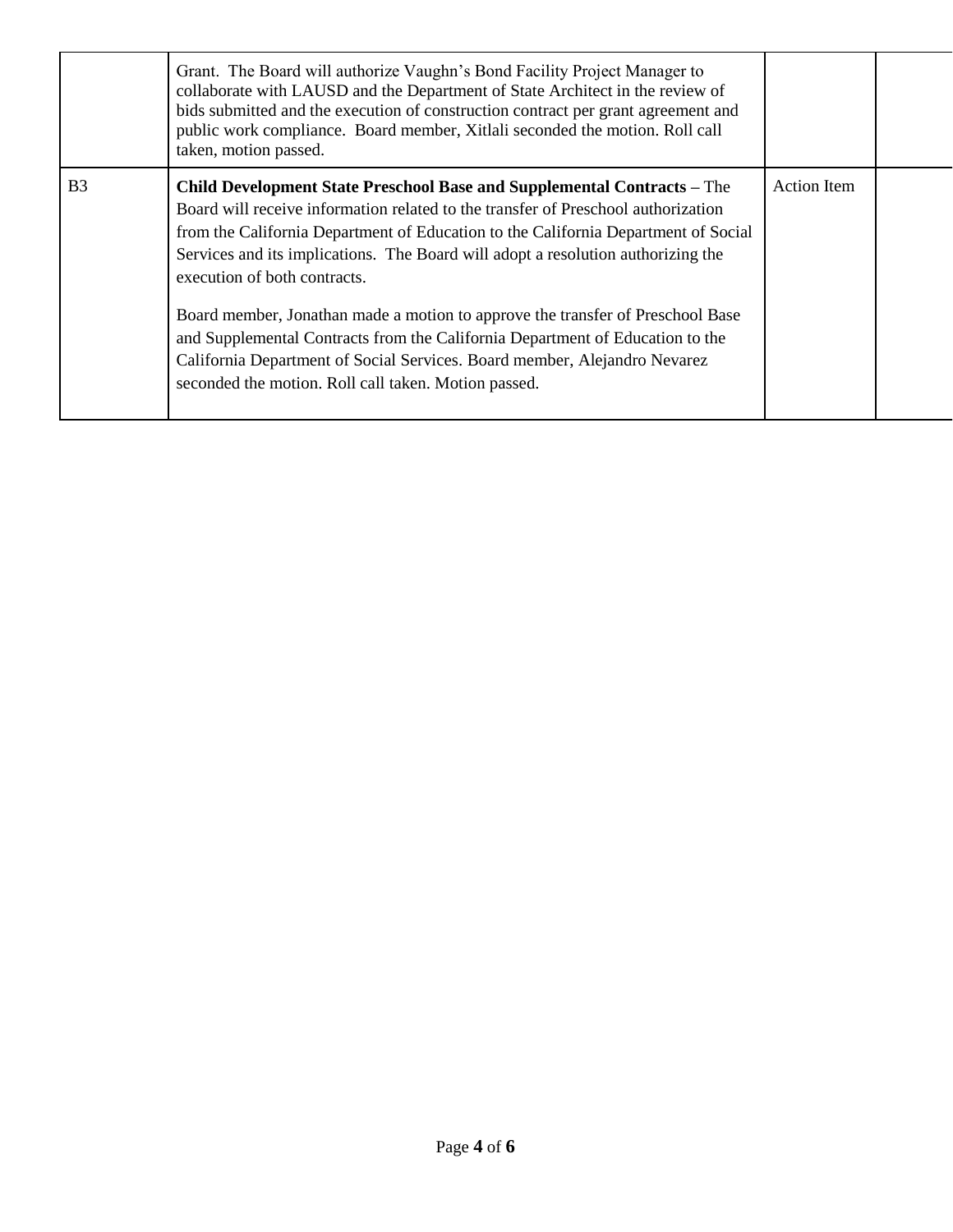# **Curriculum and Instruction (30 minutes)**

| C1             | 2020-2021 Single Plan for Student Achievement- The Board will discuss and act on approval<br>of Vaughn's 2020-21 Single Plan for Student Achievement (SPSA)<br>Board member, Jasmin made a motion to approve Vaughn's 2020-21 Single Plan for Student<br>Achievement (SPSA). Board member, Jonathan Ochoa seconded the motion. Roll call taken.<br>Motion passed | Actio<br>$\mathbf n$<br>Item   |  |
|----------------|------------------------------------------------------------------------------------------------------------------------------------------------------------------------------------------------------------------------------------------------------------------------------------------------------------------------------------------------------------------|--------------------------------|--|
| C2             | 2021-22 Calendars and instructional minutes- FY 2021-22 funding is contingent on meeting<br>state minimum requirements for instructional days and minutes. Bell schedules, instructional<br>calendars and instructional minutes calculations are critical for planning, per-pupil funding, and<br>auditing purposes.                                             | Infor<br>matio<br>nal<br>Item  |  |
| C <sub>3</sub> | <b>School Reopening Plans - The Board will receive the latest developments on the school</b><br>reopening plans.                                                                                                                                                                                                                                                 | Infor<br>matio<br>nal<br>Item  |  |
| C <sub>4</sub> | <b>Independent Study Program for 2021-2022</b> . The board will vote to approve the offering of an<br>independent study program during the 2021-22 school year for students who are unable to be<br>on campus in person as a result of the pandemic.<br>No action taken, will be discussed at a future board meeting.                                            | Actio<br>$\mathbf n$<br>Item   |  |
| C <sub>5</sub> | <b>Special Ed and ELPAC update</b><br><b>Yvette presented.</b><br><b>Assessments. 79 from Aug-Dec.</b>                                                                                                                                                                                                                                                           | Infor<br>matio<br>nal<br>Item  |  |
| C6             | <b>LPAC ASSESSMENTS -</b><br>Completed 770 completed in person, 5 remotely.<br>Results to be released in July/August<br>How will testing continue next year? The plan is slated for in-person but will vary based on the<br>option family choice.                                                                                                                | Infor<br>matio<br>nal<br>Items |  |

# **Partnership and School Site Council (10 minutes)**

|  | <b>Governance Committee Updates-</b> The Curriculum and Instruction, Business and<br>Partnership committee chairs will provide the Board an update on committee initiatives. I Item | Information |  |  |
|--|-------------------------------------------------------------------------------------------------------------------------------------------------------------------------------------|-------------|--|--|
|--|-------------------------------------------------------------------------------------------------------------------------------------------------------------------------------------|-------------|--|--|